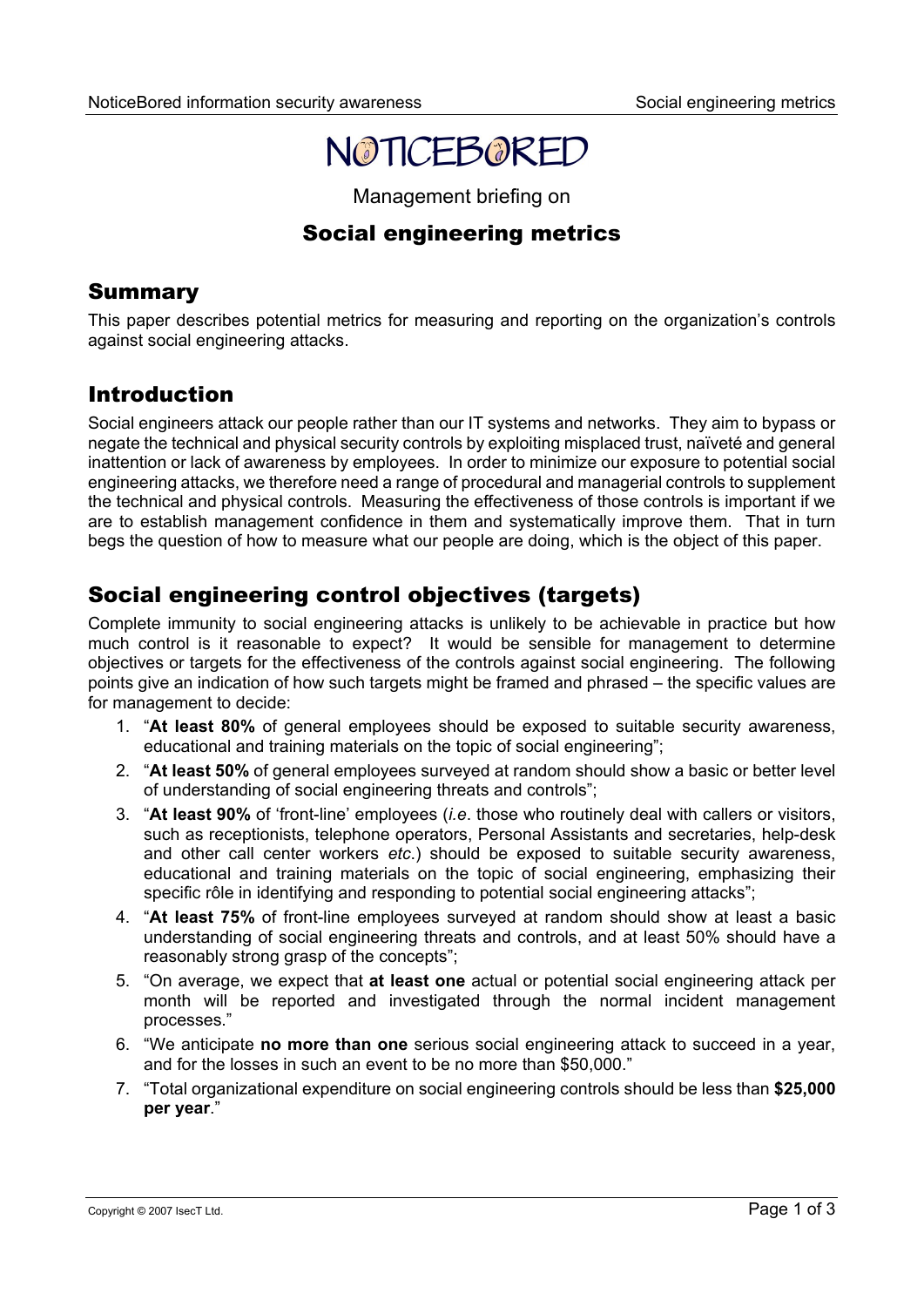### Measuring social engineering controls (metrics)

#### Awareness, training and education coverage metrics

Target 1 above implies the need to measure 'exposure' to awareness, training and educational materials, in other words awareness campaign coverage. This can be achieved for example by counting the proportion of all employees who:

- Attend social engineering awareness briefings, seminars, presentations *etc*.;
- Receive social engineering awareness newsletters, briefing papers *etc*. distributed by email;
- Visit Information Security's intranet webpage on social engineering.

#### Metrics on understanding social engineering

Targets 2, 3 and 4 imply the need to survey employees' appreciation of social engineering. A generic survey form provided in the NoticeBored awareness module is intended for this kind of purpose and can be customized to suit the organization. Targets 3 and 4 might require additional survey questions or testing to identify whether front-line workers have sufficient grasp of their special rôle in relation to identifying and repelling social engineers.

Another way of measuring the strength of the social engineering controls is to see how employees respond to simulated social engineering attacks. A trustworthy independent and competent assessor (perhaps an IT auditor) might be commissioned by management to make random phone calls to solicit information from employees, or to undertake unannounced physical intrusion tests to check the physical and procedural controls relating to intruders on site. The output from such tests may include metrics (such as the proportion of staff who, when probed by an unknown caller over the telephone, provided valuable or sensitive information) and will almost certainly provide case study materials for reporting and awareness purposes.

#### Incident and output metrics

Target 5 implies the need to track the proportion of all incidents reported to the IT Help/Service Desk (or other incident reporting function) that relate to social engineering attacks. Naturally, it is likely to peak at the time that social engineering awareness materials are circulated but will probably fall away inside a month or two to a 'normal' level. This metric is therefore best reported annually, although it may be worth measuring more frequently, *e.g*. quarterly, so that there is time to take corrective action if the trend indicates the target may not be met.

Target 6 is an example of an information security process output or success measure. Measures of this kind are particularly difficult to determine objectively because of the complexities of relating particular information security risks and controls to business outcomes. However, it is certainly reasonable for management, having set their expectation, to request contemporaneous reports on serious information security incidents and end of year reports summarizing the incidents that have occurred during the period. The specific numbers (dollars lost *etc*.) are perhaps less important to report than the accompanying text which explains why the incidents occurred and (hopefully!) what has been done to prevent them recurring.

#### Expenditure metrics

Reporting against target 7 requires us to measure the costs of the associated significant control costs such as:

- Awareness, training and educational activities: costs of trainers, materials and staff time to attend briefings *etc*.;
- Routine and exceptional operating costs: estimated proportion of front-line staff time spent on dealing with social engineering matters, including man-hours spent investigating and resolving identified incidents.